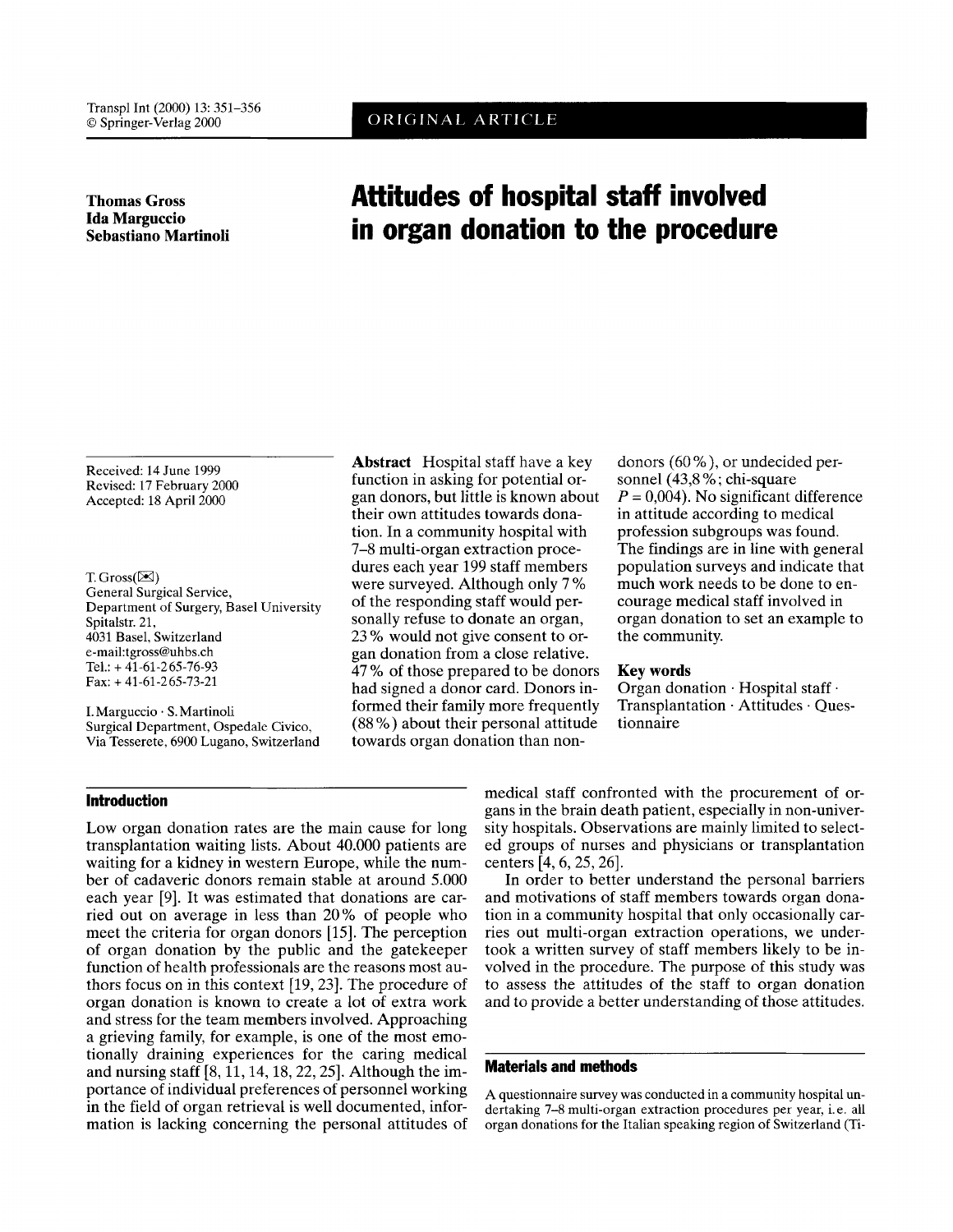|                                                                                                                                                                                 | Physicians | ICU-staff | OR-staff | Anaest. staff | others        | All                               |
|---------------------------------------------------------------------------------------------------------------------------------------------------------------------------------|------------|-----------|----------|---------------|---------------|-----------------------------------|
|                                                                                                                                                                                 |            |           |          |               |               |                                   |
| Response rate                                                                                                                                                                   | 26%        | 57%       | 30%      | 31%<br>(4/13) | 100%<br>(5/5) | $37.2\%$ <sup>a</sup><br>(74/199) |
| (number of participants/number of all ad-<br>dressed)                                                                                                                           | (25/97)    | (31/54)   | (9/30)   |               |               |                                   |
| Agree to donate organs personally                                                                                                                                               | 26 %       | 74%       | 44 %     | 25%           | 80%           | 69%                               |
| Have the opinion that close relatives know<br>their personal will towards organ donation                                                                                        | 72%        | 87%       | 56%      | 75%           | 60%           | 76%                               |
| Carry donor card                                                                                                                                                                | 36%        | 36%       | 0%       | 0%            | 80%           | 32%                               |
| Agree to donate organs in close relatives                                                                                                                                       | 76%        | 65%       | 33 %     | 50%           | 80%           | 65%                               |
| Would accept an organ in the case of need                                                                                                                                       | 88%        | 81%       | 56%      | 75%           | 80%           | 80%                               |
| Have the impression the experience of an<br>organ extraction procedure in the OR influ-<br>ences/ would not influence their personal<br>decision to organ donation              | 24%        | 16%       | 67%      | 75%           | $0\%$         | $27 \%$ <sup>b</sup>              |
| Have received at least once a feedback infor-<br>mation concerning the outcome of a trans-<br>plantation following a multiorgan extraction<br>in a patient they treated earlier | 44%        | 94%       | 78%      | 100%          | 80%           | $74\%$ <sup>a</sup>               |

**Table 1** Replies in regard to profession subgroups *(OR* operation room, **ZCU** intensive care unit, *Anaest.* anaesthesia)

 $^{a}P < 0.01$ 

 $P = 0.006$  between profession subgroups (chi-square)

cino, 300,000 inhabitants). Four pages containing a total of 64 questions were internally posted once to 199 staff members, all potentially involved in the procedure of organ donation: physicians (97) and nursing personnel of the intensive care unit (54), the operation room (30), the anaesthetic team (13) and *5* others (4 secretaries of the surgical department and 1 student). Participation in the study was voluntary, and respondents were assured of anonymity and instructed not to put their names on the questionnaire. Participants did not receive a reminder letter. Questions were mainly asked in closed response format (yes/ no/ don't know, or no answer). The level of satisfaction with donor organization was evaluated by scale ranking, more than 50% satisfaction defined as "positive" and 50 % or less as "negative" impression.

Questions were asked concerning a) personal data (age, sex, profession, years of experience, religion and belief in immortality), b) donation and transplantation of organs in general (opinion on sufficiency of the number of organ donations in Europe and at their hospital), c) personal experience with organ procurement and level of satisfaction with the donation organization at their hospital (quality of organization, influence of formerly observed multiorgan extraction-procedures on the personal decision in respect of organ donation, feedback information received concerning outcome of patients who underwent transplantation and d) individual position regarding organ donation (agreement to personal organ donation or in the case of close relatives, willingness to accept a transplant, possession of a donor card, Opinion whether personal religion influences opinion towards transplantation).

The replies were analyzed using the Statistical Package for the Social Sciences software (SPSS, Cary, NC). Comparisons were made between results of questions asked in all participants. Data are presented as numeric values *(n),* in percentages, or as means and as standard deviations of the means. The statistical significance of the bivariate analyses was evaluated by means of cross tabulations with Pearson's chi-square test. For correlations linear association testing was used. Probability values at *P* < *0,05* were considered statistically significant.

#### **Results**

The overall response rate was 37,2% (74/199). With 57 % (31/54) the response rate was significantly higher in the intensive care unit team, compared with physicians (26 %), OR-personnel (30%) and anaesthesia nurses  $(31\%; P < 0.001)$ . Mean age of respondents was  $37.4 \pm 10.0$  years with a mean of  $13.1 \pm 9.7$  years of experience. 59 '% of participants were female, 41 % male.

78 % of responders expressed the opinion that there was not enough organ donation in Europe, but only 35% believed that the donation rate at their hospital should be improved. 78 % of participants had a positive impression of the quality of donation organization in their hospital, with a mean satisfaction rating of 65 % . 74 % of participants received at least once feedback information on the outcome of a transplantation following the multiorgan extraction in a patient they had treated earlier. This information rate was at 44% the significantly lowest in the group of physicians, compared with all other profession subgroups  $(P < 0.01$ ; Table 1). Only 60 % of responders showed active interest in some kind of feedback information.

69 % and 65 %, respectively of participants would donate organs personally (donors) or agree to the donation of organs in close relatives in the case their will was unknown. **A** rate of 7% of staff who rejected personal organ donation (non-donors) contrasted 23 % of respondents who would not give consent to organ donation in next-of-kin (Figs. 1 and 2). One quarter of participants (24 %) stayed undecided towards the personal donation of organs (undecided). The agreement to do-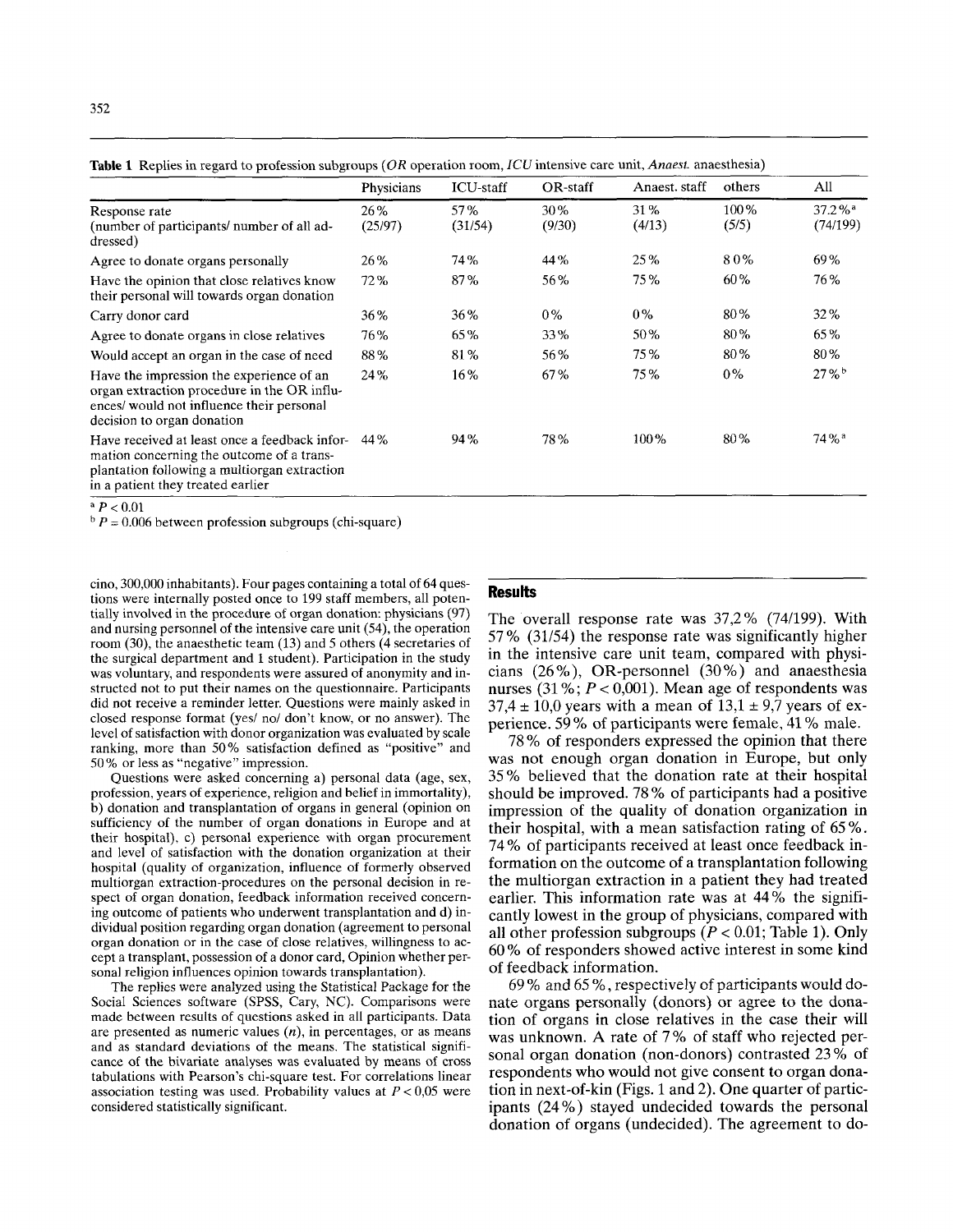

**Decision towards organ donation** 



**Fig.2** Agreement to donate organs in close relatives  $(n = 74)$ 

Fig. 1 Agreement to donate organs personally *(n* = 74)

**Decision towards organ** donation

nate organs of close relatives correlated with the decision to donate organs personally ( $P = 0,008$ ). 13% of donors (4118) did not want a donation in family members, compared with **54%** of undecided (8/15) and 60% non-donors (3/5;  $P = 0.001$ ). No statistical difference concerning the vote for organ donation in close relatives could be found between the different profession subgroups (Table 1), nonetheless nobody of the critical care team declared to refuse organ donation ( $P = 0.65$ ).

76% assumed they had informed their next of kin about their personal attitude towards organ donation. This rate of information was significantly higher in the group of donors **(44/50)** compared to undecided **(9/16)**  and non-donors (3/5)(P = **0,004;** Fig.3). 32 *Yo* of all responders carried a donor card, i. *e.* 47 % of staff members who decided to donate their organs in the case **of**  brain-stem death. 80 % of responding staff would accept an organ in the case of need, 5% would refuse the acceptance of an organ for transplantation and 15% gave no answer (Table 1).

85 % of respondents were of the opinion that their religion (70 % catholic, 12 % protestant, 8 % atheistic,

10 % others) would not influence their personal decision towards organ donation. 68% believed in immortality of the soul or a form of life after death, 17% did not, and 15 *Yo* gave no answer. No significant influence of either religion or belief in immortality on the decision to donate organs personally or those of close relatives could be found. For example, 8% of personnel who believed in immortality or a life after death refused organ donation, compared to 6% of those who did not (Table 1).

27% of all respondents were convinced the experience of an organ extraction procedure in the operation room would not influence their personal decision towards donation. This impression was significantly more frequent among the staff working in the operation theatre, compared to the members of the intensive care unit, physicians, or others ( $P = 0.006$ ; Table 1). 15% of participants believed the experience **of** an organ extraction operation would influence their personal opinion towards donation, 58 *Yo* did not know or would not say *so.* Only one member of the critical care team (3%) and only four non-operatively working physicians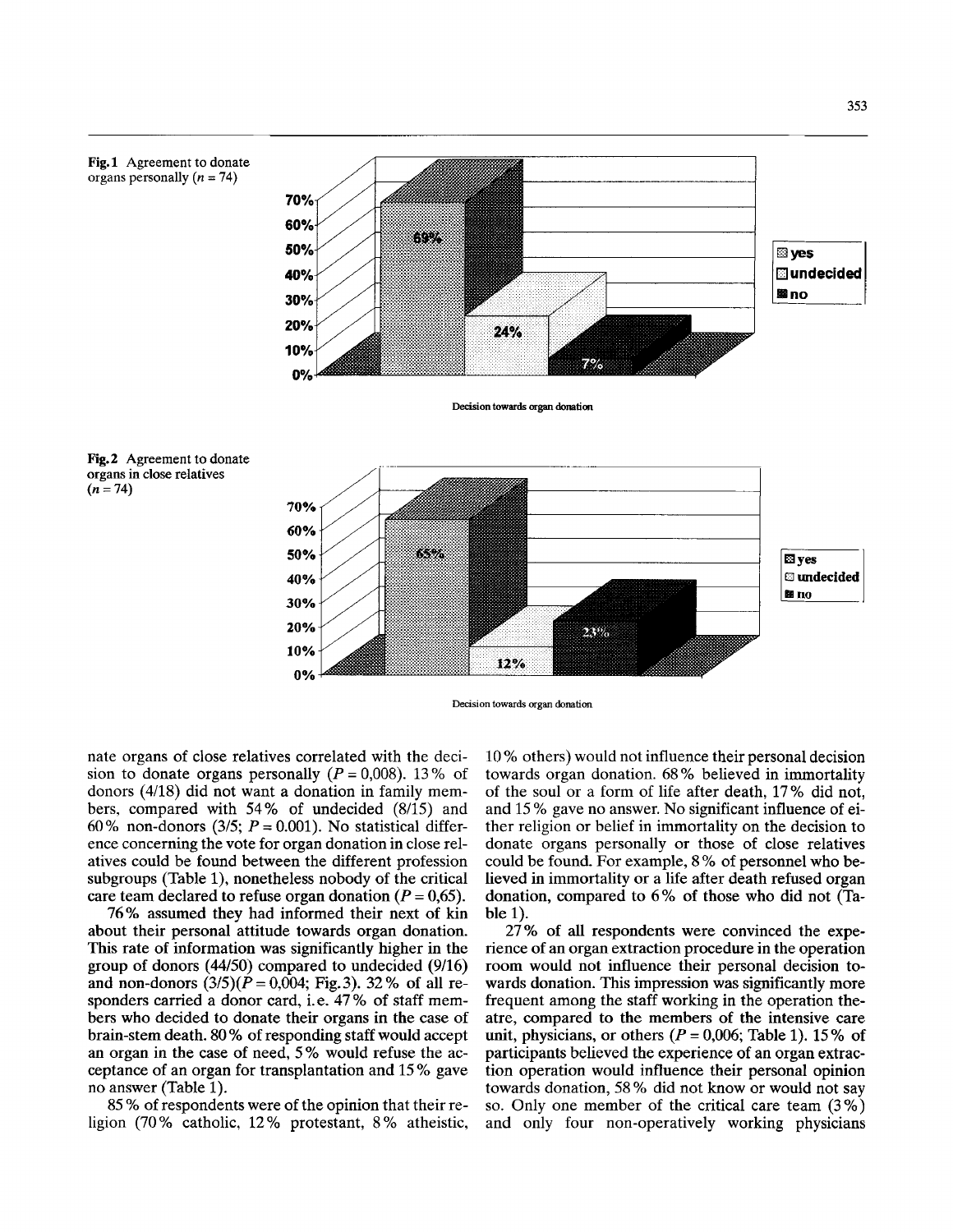



**Close relatives** *are* **informed** 

(16 %) had followed an organ extraction operation at least once. On the other hand, more than 60% of the operatively working staff had at least once seen one brain death patient on whom they had operated before the extraction procedure.

### **Discussion**

In contrast to general public surveys, this research studied medical professionals who were all likely to be confronted with the well-known problems of low organ donation rates and the enormous psychological burden involved in the procurement of organs from brain dead patients. But, regardless of professional experience, the attitude and behavior regarding organ donation did not differ substantially from average results of public surveys. This contrasts other work [22].

First of all, our data demonstrate a significant percentage of respondents who had not decided whether or not to donate organs themselves. Public surveys found up to 60% of population to be undecided on whether or not they would donate their organs [24]. Medical subgroup surveys revealed agreement rates to personal organ donation varying from 45 % in US-nonphysicians health-care professionals most likely to be involved in donation [12] and up to 98% in a study of intensive care physicians [1, 4, 14, 16]. The donation rate of our study population, which was composed of all professional subgroups involved in the procedure of organ donation was at  $69\%$ , within the average of this data. We could not find a significant difference between the professional subgroups. Only 7 *Yo* rejected organ donation personally, and one quarter of the responding hospital staff had not decided either pro or contra organ donation. Although all this people should be well aware of the problems involved in having to ask grieving family members of brain-dead patients for the permission to extract organs, they themselves did not decide on organ donation. This lack of decisiveness of an important

group of medical personnel has to be focused on in the discussion about the psychological burden imposed by the procedure of organ procurement on the involved hospital staff.

Secondly, a significant percentage of participants did not sufficiently fix their will concerning organ donation. One quarter of respondents did not know whether their next-of-kin were familiar with their personal attitude towards organ donation. Surveys among medical professionals observed between 20% and 37% of personnel who did not inform their family or discuss the subject of organ donation with them  $[1, 16]$ . A public survey in the **US** found that only 38% of respondents had made their wishes known to a family member [24]. Sanner et al. stress the fact that, as a common trait all over the world, very few individuals inform their families of their wishes with regard to organ donation. In consequence, in countries where there is a big difference between the willingness to donate one's own and a close relative's organs, the risk is high that the actual wish of the deceased will not be guiding the decision concerning organ donation [21]. On the other hand, it has been shown that only 22% of respondents believe that it **is** up to their family to decide if their organs are to be donated [20]. Although, in our study, donors had informed their family significantly better compared to non-donors or undecided personnel, even in this group there remained 12% who were not sure whether their next-of-kin knew their attitude towards organ donation, and less than half the donors had actually signed a donor card. Published data on medical-profession subgroups observed that between 60% and 73% of staff have given fixed consent to donation on a donor card or their driver's licence(14-16). Our data confirm that up to now this deficit of information and commitment to donation of organs has not been resolved for an important part of the professionals concerned.

Thirdly, about one quarter of respondents in our study objected to organ donation in close relatives, although only one in fourteen refused to donate organs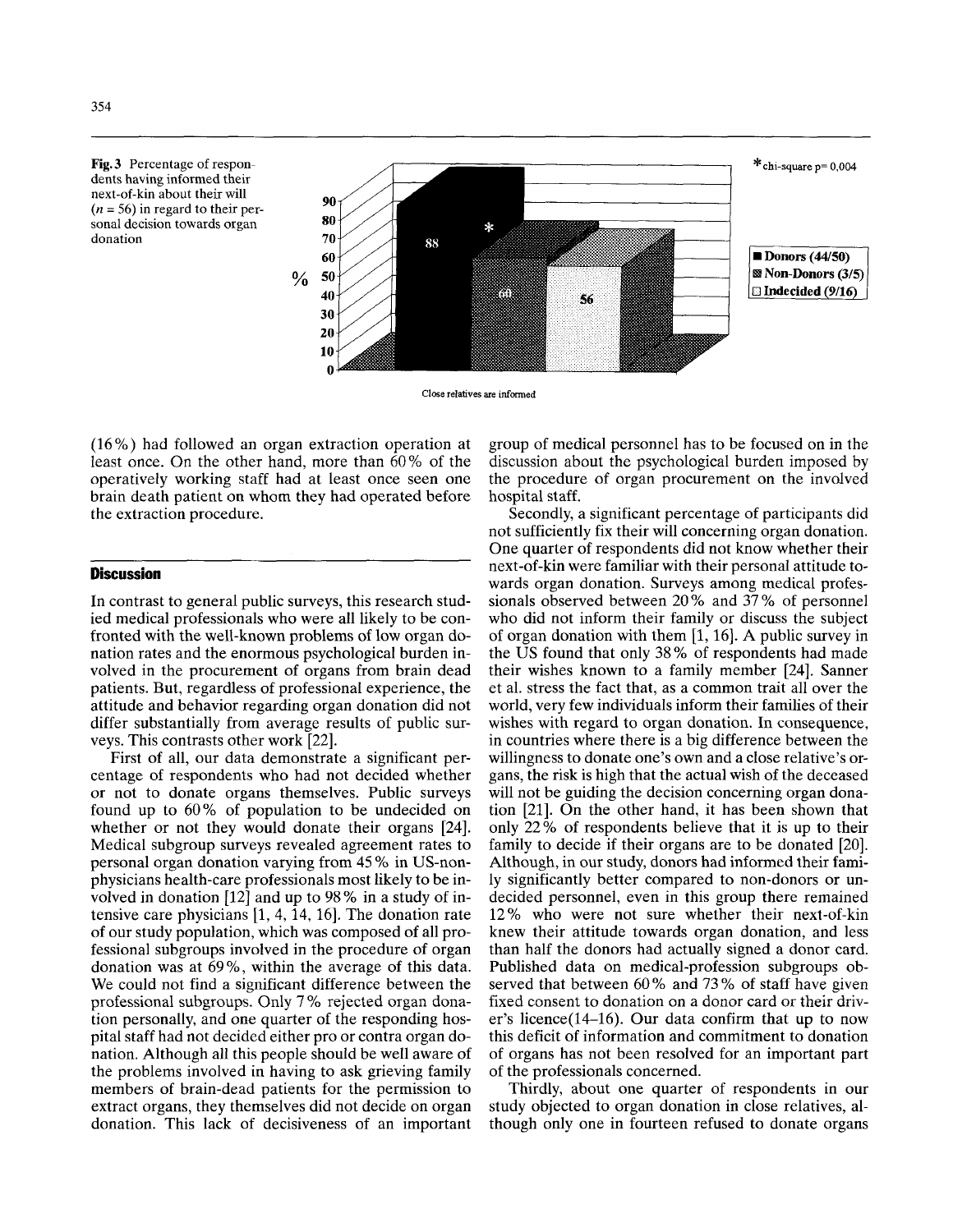himself. Surveys of medical profession subgroups found both a tendency to higher donation rates in family members compared to personal agreement (72,5% vs.  $70\%$ ) [14] as well as lower donation rates [1, 16]. Maximum acceptance of donation in close relatives (96%) was reported in a study among intensive care physicians [4]. A public survey in Sweden demonstrated about 2/3 of the adult population as being pro donation, but only 40 % would have given consent to the removal of a relative's organ if the wish of the dead person were unknown [21]. Although donors in our study objected to organ donation in close relatives significantly less frequently, even in this group of donation supporters, every eighth person would have refused donation by family members, if their personal will was not known. These findings show that the critical discrepancy between the decision to donate organs oneself and to donate those case of next-of-kin is also valid for a substantial part of hospital staff involved in the procurement of organs.

With a response rate of 37 % results have to be interpreted very cautiously, because of the likelihood of selectional bias, responders probably representing a group with a particular interest in the subject. But, as non-responders are more likely to be less interested in the subject, this bias would, if anything, even increase the importance of the one quarter who did not decide on personal donation, who did not inform close relatives concerning their will to donation, and who refused organ donation in next-of-kin, although personally generally supporting the donation of organs. The significantly higher response rate of the critical care staff compared to the other professional subgroups might be explained by a major interest in and a closer confrontation with the subject in this staff subgroup. The fact that the intensive care staff received feedback information on the result of a transplantation significantly more often, and that no one in this team rejected organ donation, would support this argument.

Interestingly, staff subgroups working in the operation theatre significantly more often felt that the reality of an extraction procedure would not influence their personal decision pro or contra the donation of organs, than the staff subgroups actually working in the operation room did. In fact, only one critical care team member had watched an organ extraction procedure before, all others had to imagine the procedure. Our data do not permit further evaluation of the possible psychological reasons for this finding. The finding that the decision of staff to donate organs or not does neither differ significantly between confessions nor depend on belief in immortality, characterizes a modern christian-dominated population. Here religious belief appears to be of less influence, in contrast to e. g. some muslim countries where religion is the most important factor influencing organ donation [2,17,20].

Up to now, proposals for the professionals working in the field of organ donation of how to augment the number of donors and diminish the stress for the personnel involved, concentrate on their motivation and on the effective organization of the organ donation procedure [7, 8, 10, 25, 26]. International initiatives like the European Donor Hospital Education [23, 25] and Donor Action Program  $[3, 27, 28]$  try to combine the experience of best donation practices with an intensive review of single institutions (medical records review, hospital attitude survey) and a training process of personnel [5]. Originally created by the Eurotransplant Foundation, the Organizacion Nacional de Trasplantes (Spain), and The Partnership for Organ Donation **(US)** in the meantime hospitals all over the world, including e. g. our own in Switzerland participate in these education programs, which so far concentrate on the intensive care unit personnel  $[5, 13, 23]$ .

Former studies have indicated how difficult it is to change fundamental preferences and aversions of people towards the donation of organs. In fact, information campaigns rarely have any effect on the quota of persons who have already decided not to donate organs [25]. Our findings demonstrate the necessity to influence the important quotient of professionals who have not formed an opinion on organ donation. In consequence, all hospital staff involved in the procedure of organ donation have to realize that determining their wish would augment the donor pool and diminish the stress for all persons concerned. In this way even those opposed to organ donation could alleviate the burden for all persons involved and be sure their will would be fulfilled.

For the future, organizers and instructors responsible in the field of organ donation have to integrate the practical implications of these findings into their daily work. Everybody involved in organ donation must be aware of how important it is to enact their personal attitude in their everyday life. The already undergoing donor hospital education- and donor action programs, e.g. could serve as a standardized forum to outline the consequences of attitudes and to facilitate the elaboration of the psychological background the presented results call for.

In conclusion, even in hospital staff involved in organ donation and most likely to be familiar with the problems of organ request an important percentage of personnel could be observed who have neither decided on donating organs nor informed their next-of-kin of their will concerning organ donation. A substantial number of professionals would have refused a donation of organs of close relatives if their will to donate was unknown, although personally supporting organ donation. More needs to be done to encourage hospital staff to adopt a consistent attitude to donation.